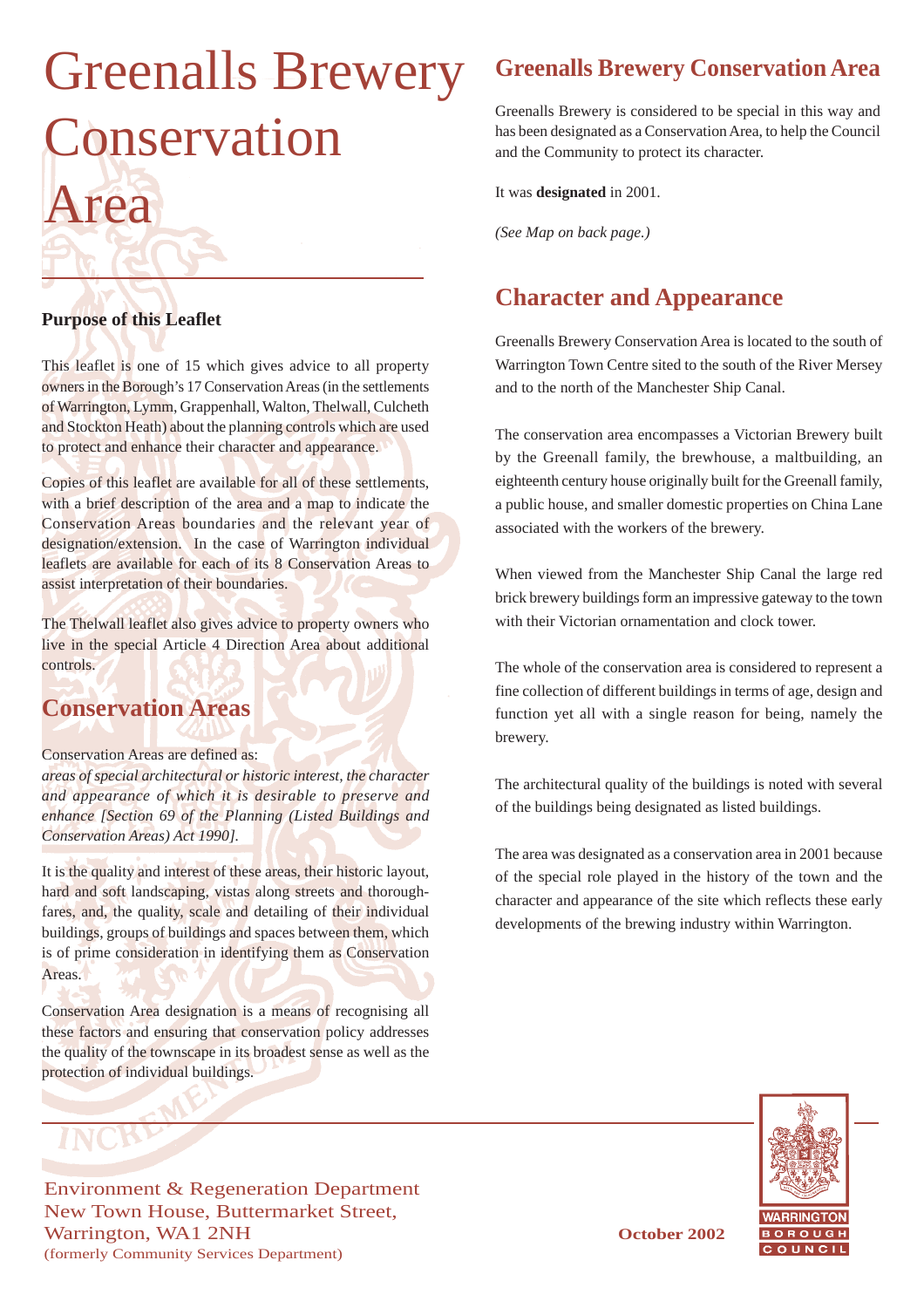#### **Controls Over Development**

Now it is designated as a Conservation Area the Council has the following additional planning powers to control certain types of development.

**New Development.** In considering planning applications for new commercial and residential development, which requires planning consent within Conservation Areas, the Council should pay **special attention** to carefully considering the appropriateness of the proposal and details such as materials, colour, height, proportion, design and siting, to seek to preserve and enhance the character and appearance of the area.

Applications for new development in Conservation Areas therefore normally need to be submitted as '**Full Applications**' to enable detailed assessment of proposals, i.e. with full plans, elevations and written details. Often drawings showing the relationship between the proposed development and its surroundings will also be required.

In addition development proposals which are outside a Conservation Area but which would affect its setting, or views into or out of the area, will also be carefully considered in the light of this contextual relationship.

**Commercial Uses.** Planning permission is required for any material alteration to the exterior of such buildings and within conservation areas particular emphasis is placed upon the need to ensure that the effect upon the fabric and appearance of the building is minimised.

**Alterations to Existing Houses.** Normally within certain limits relating to volume, height and proximity to boundaries, it is possible to extend or alter residential properties, other than flats, without planning permission. These rights are known as permitted development rights.

Within Conservation Areas however development rights are more limited and certain development that would normally be permitted development require planning permission. Thus the following types of development, normally classed as permitted development, require planning permission within Conservation Areas, so that the impact of the proposed changes can be properly assessed:-

- Enlargement, improvement or alteration of a dwelling which would **increase the original cubic content** by more than 50 cubic metres or 10%, whichever is the greater, or any development which is over 115 cubic metres.
- Building, altering or improving an **outbuilding** over 10 cubic metres.
- The **cladding** of any part of the exterior with stone, artificial stone, timber, plastic or tiles.
- Any alteration to the **roof** resulting in a material alteration to its shape.
- ❚ Certain **satellite** and **telecommunications antenna** and **services,** as detailed below under telecommunications.

**Demolition.** Within Conservation Areas certain types of demolition come under planning controls as a result of designation, and require a special type of consent known as **Conservation Area Consent,** which also involves the submission of details of the replacement building or proposed treatment of the cleared site after demolition.

This gives the Council the opportunity to assess both the loss of the building and its contribution to the Conservation Area, as well as the impact of any new building or site treatment after demolition.

The following types of demolition require Conservation Area Consent:-

- The **total** or **substantial** destruction of a **building**, including façade retention schemes (depending on their extent).
- **■** The demolition of **part of a building** if the cubic area to be demolished is 115 cubic metres or more.
- **■** The demolition of a **gate, wall, fence, or other means of enclosure** over 1 metre high fronting a highway, waterway or open space (or a wall over 2 metres elsewhere).

**Telecommunications.** The following also need planning permission within a Conservation Area:

- **I** Installation of a **satellite antenna** on any building or structure, or within its curtilage, of more than 90cm in any dimension.
- An **antenna** over 15 metres high.
- **I** Installation of a **satellite antenna** exceeding the highest part of the roof, or located on a chimney, or on a wall or roofslope fronting a highway or footway.
- **I** Installation of a **satellite antenna** where there is already a dish on the building or structure.
- **Radio housing** over 2 cubic metres in volume.
- ❚ Overground **telecommunications lines and cables**.

**Advertisements and Signs.** Many signs, whether inside or outside a Conservation Area, need Advertisement Consent, but within a Conservation Area **careful consideration** will particularly be given to sympathetic lighting and design.

In addition Conservation Area designation also extends controls to cover the following: a tethered balloon, illuminated signs on business premises, flags, and, hoardings surrounding building sites, as well as advertisements without deemed consent.

**Trees.** Anyone wishing to fell, top, lop or uproot a tree in a Conservation Area must give six weeks notice to the Council of their intention to carry out such works.

*(Source : Town & Country Planning (General Permitted Development) Order 1995, as amended)*

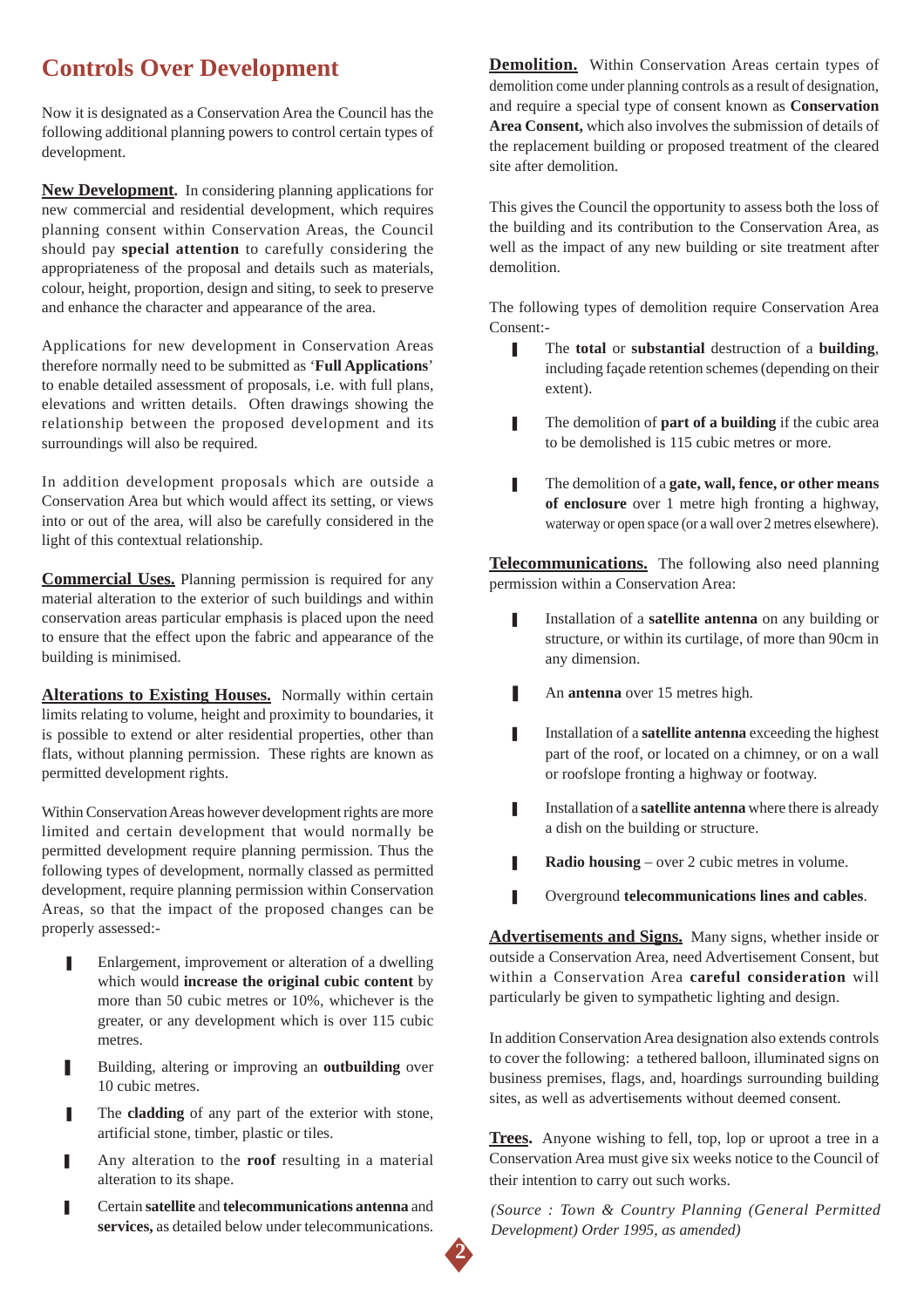**Listed Buildings.** Consent known as Listed Building Consent is needed for alteration, extension or demolition of a Listed Building whether it is inside or outside a Conservation Area.

Furthermore most works to a Listed Building to alter, improve or enlarge it internally or externally, require Listed Building Consent, as do any works within or to its curtilage.

The guidance in this leaflet does not apply to Listed Buildings and therefore you should seek advice if you want to alter such buildings in any way. A leaflet on the subject of consent and works to Listed Buildings will be produced later in the year 2001.

#### **Which Properties and Areas are Affected**

The map on the back page indicates the properties and areas here which are included within the Conservation Area.

This boundary has been drawn to include all those buildings and areas which contribute to the historic and architectural character of this area.

#### **How Does the Council Reach its Decision On Applications?**

Within Conservation Areas the Council advertises planning applications which it considers will affect the character and appearance of the Conservation Area. This gives interested parties an opportunity to comment on the proposals and ensures greater community involvement in potential changes.

In deciding whether to grant permission in Conservation Areas, the Council will consider each case against its policies, as set out in the consolidated version of the unadopted Borough Local Plan and as set out in Central Government guidance on conservation. However it will also take account of the circumstances of the building concerned, such as whether it has been altered in the past and whether it is in a particularly sensitive part of the Conservation Area.

Some applications are reported to the Development Control Committee for a decision, but most follow the delegated route, and this is explained in a leaflet entitled **'What Happens To Your Planning Application'** available at reception on the 2nd floor of New Town House.

#### **How to Apply for Permission or Consent**

Prior to submitting an application property owners in Conservation Areas wishing to carry out alterations to their property are encouraged to discuss their proposals with a Development Control Officer, who may request preliminary details and confer with the Conservation Officer so as to advise on the appropriateness of the proposed works and their design, materials and finishes.

Copies of application forms and details of fees can then be obtained from the Development Control Section at the address given below, and then submitted together with the necessary location plan and elevational and block plans required.

The Council aims to decide more than 80% of all applications in 8 weeks and during that time several processes take place, as shown in the diagram in the leaflet noted above.

This conservation area leaflet should not be relied upon for a full determination of whether consent is required, and you should write, sending details of the proposed works, so that a definitive answer can be given, to :

> **Development Control Section, Planning Division, Environment & Regeneration Department, Warrington Borough Council New Town House, Buttermarket Street Warrington WA1 2NH**.

#### **Appraisals**

Since becoming a Unitary Authority Warrington Borough Council has resolved to carry out a programme of Conservation Area reappraisals, over the next 5 years.

These will re-evaluate the importance of each area and enable a reassessment of their special qualities. They will also help to determine if they should be modified or if policies and practices need to be revised.

Property owners and Parish Councils will be consulted and notified at the time of such appraisals, in due course.

*The information contained in this leaflet is correct at the date shown at the foot of the first page.*

*The map is provided solely to indicate the boundary of the Conservation Areas at the date of designation and does not therefore reflect subsequent development and property boundary changes.*